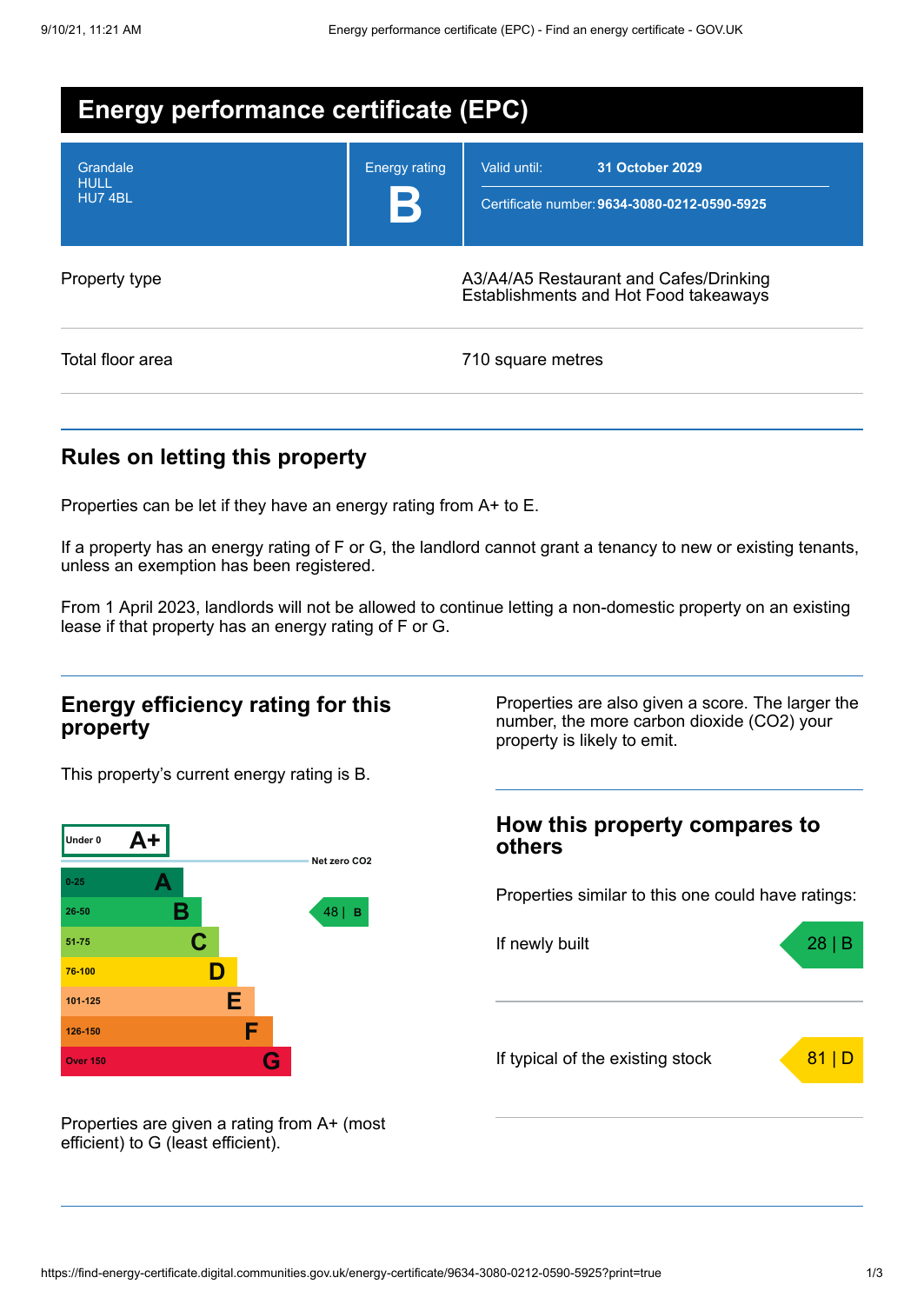# **Breakdown of this property's energy performance**

| Main heating fuel                          | <b>Natural Gas</b>              |
|--------------------------------------------|---------------------------------|
| <b>Building environment</b>                | Heating and Natural Ventilation |
| Assessment level                           | 3                               |
| Building emission rate (kgCO2/m2 per year) | 108.6                           |
| Primary energy use (kWh/m2 per year)       | 620                             |
|                                            |                                 |

## **Recommendation report**

Guidance on improving the energy performance of this property can be found in the recommendation report [\(/energy-certificate/0560-0541-3229-4820-9096\)](https://find-energy-certificate.digital.communities.gov.uk/energy-certificate/0560-0541-3229-4820-9096).